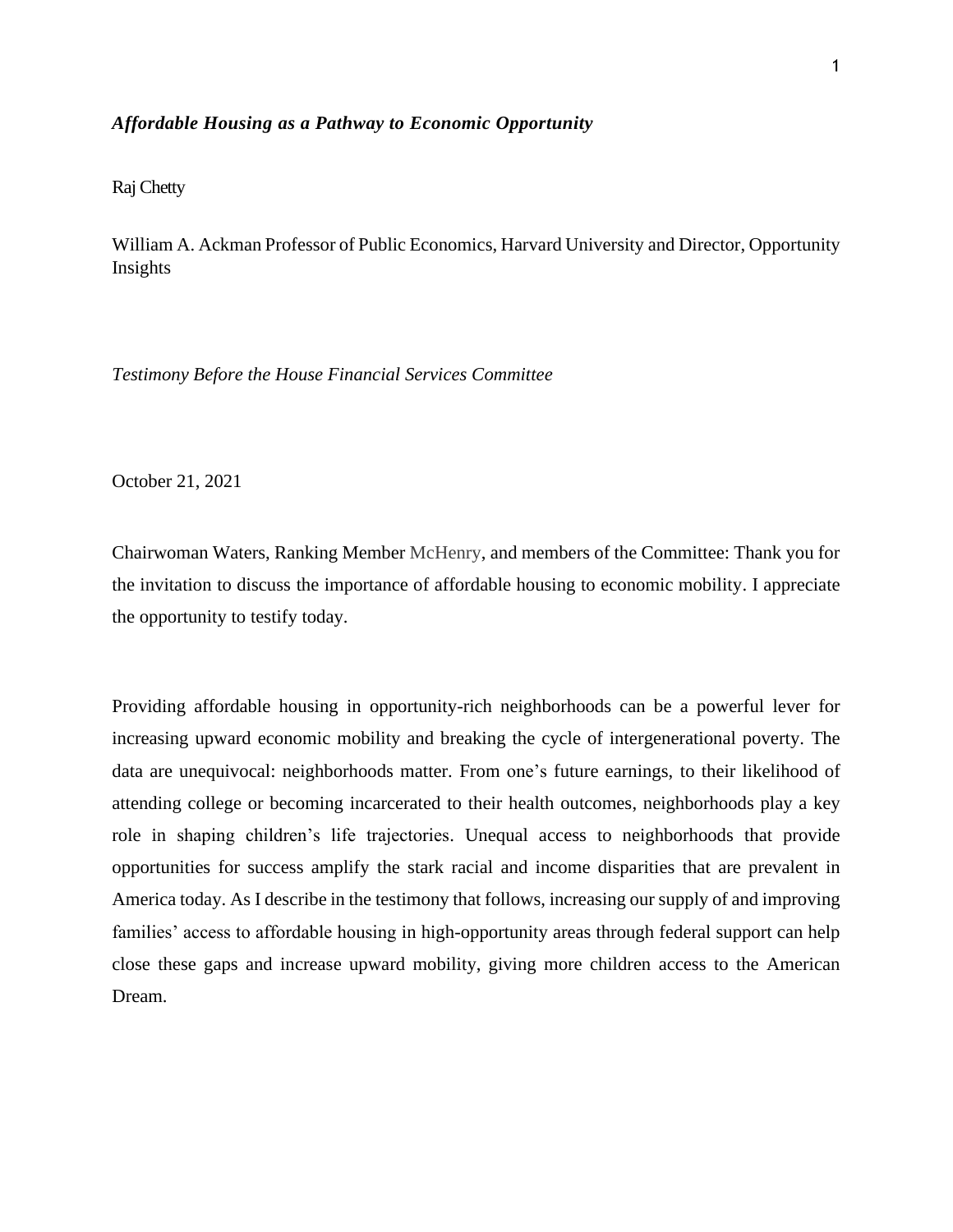### **Introduction**

The United States is often hailed as a "land of opportunity," a place where a child's chances of success depend little on their family background. Indeed, for children born in the 1940s upward mobility was a virtual guarantee: over 90 percent went on to earn more than their parents did at the same age. Over time, however, there has been a dramatic fading of the American Dream such that only 50 percent of children born in the 1980s, who are in their mid-30s today, earn more than their parents.

#### The Fading American Dream



### Percent of Children Earning More than Their Parents, by Year of Birth

Source: Chetty, Grusky, Hell, Hendren, Manduca, Narang (Science 2017)

There are many factors playing into this trend and no one policy reform will fully reverse it. However, one key area that research has identified as being central in determining upward mobility is access to a neighborhood that has the resources – from good schools to social capital – to support upward mobility. In this testimony, I will draw on extensive research to show how our current affordable housing crisis effectively denies many low-income children access to neighborhoods that are crucial to their long-term success and how well-designed federal support for affordable housing can play a significant role in increasing upward mobility across the United States. I organize my testimony into three parts: (1) showing why neighborhoods matter for upward mobility; (2) discussing why many low-income families currently lack access to affordable housing in opportunity-rich areas; and (3) discussing policy and program changes that could help address the problem.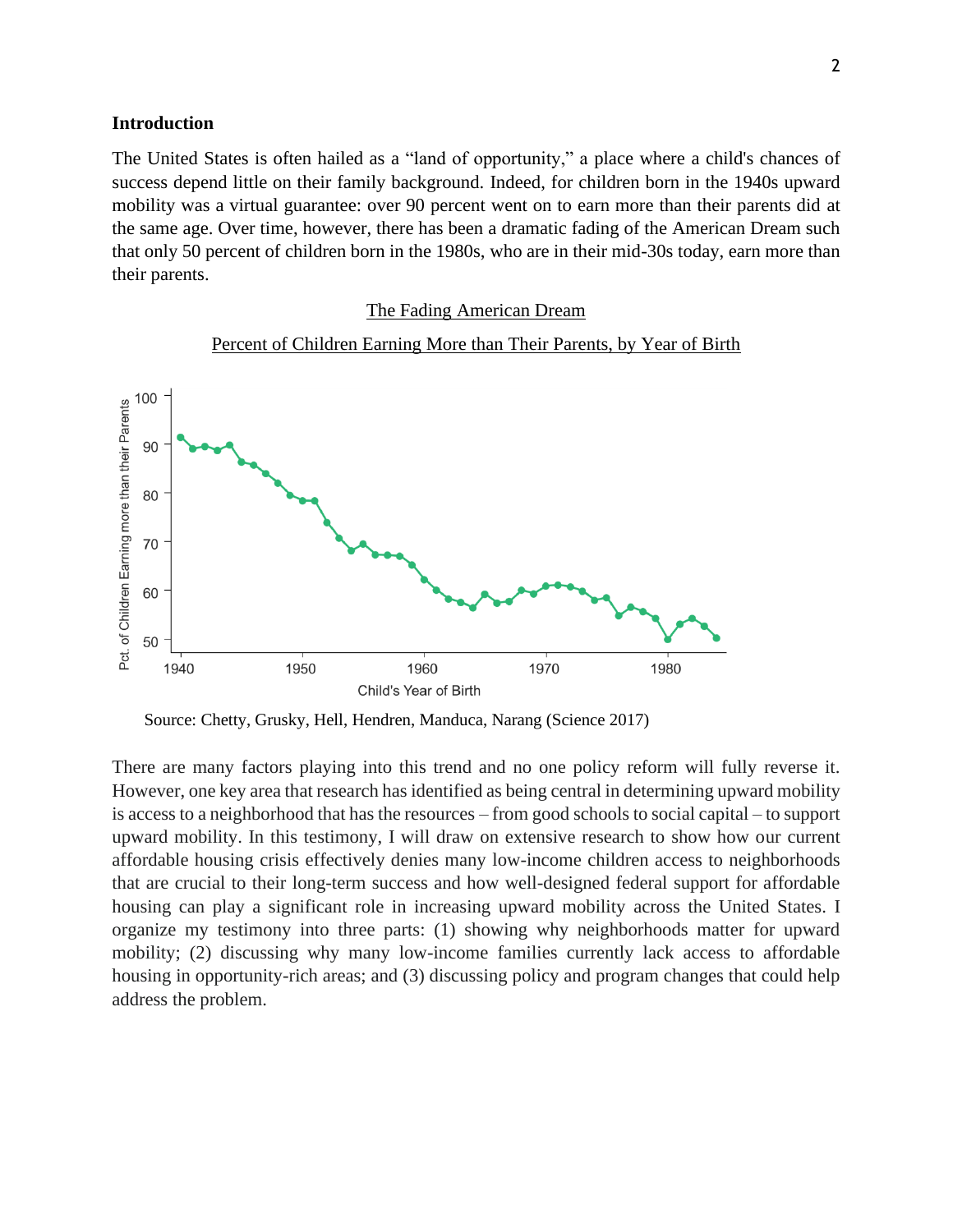## **Part 1: Neighborhoods Matter for Children's Long-Term Outcomes**

## **Children's Outcomes Vary Substantially Across Places**

Children's chances of achieving the American Dream of upward mobility vary widely across areas in the U.S. In some parts of the U.S., low-income children still have a high probability of growing up to join the middle class. The map below shows the average income in adulthood for children born in low-income families from each of the country's 741 metro and rural areas. In much of the Great Plains and along each coast, children whose parents earned roughly \$25,000, on average, achieve substantial levels of upward mobility across generations. In Salt Lake City, for example, children born in low-income families grow up to earn an average of \$37,200 each year. In other parts of the U.S., however, such as the Southeast and the Industrial Midwest, low-income children tend to remain locked in place across generations.



Source: Chetty, Friedman, Hendren, Jones, Porter (2018)

More pertinent to discussions of affordable housing, there is a tremendous amount of variation in levels of upward mobility at the *local* level as well. The maps below illustrate this point by showing a range of outcomes (earnings, incarceration rates, and teenage birth rates) for low-income children who grew up in California's  $43<sup>rd</sup>$  congressional district. In some parts of the district, low-income children grow up to earn as much as \$50,000 in adulthood, representing substantial upward mobility across generations. In other areas, however, they grow up to earn as little as \$20,000 on average each year. We observe similar differences across other outcomes, with stark disparities in incarceration rates for low-income Black men and teenage birth rates for low-income women. Outcomes in other cities and towns in the United States follow similar patterns (which can be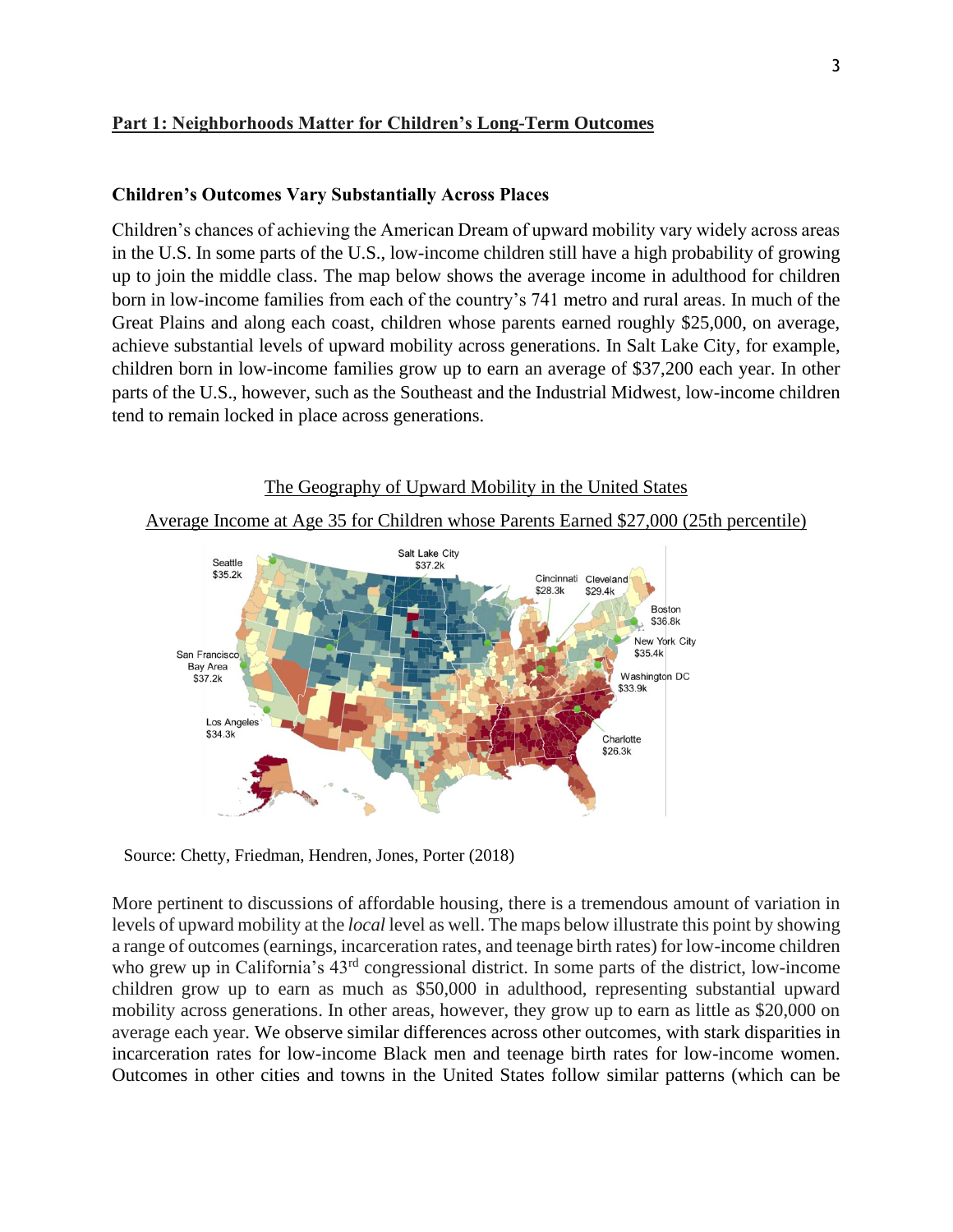viewed in the Opportunity Atlas at www.opportunityatlas.org), with children growing up within a few miles of one another experiencing vastly different life trajectories.



Neighborhood-Level Variation in Children's Life Trajectories:

Source: Chetty, Friedman, Hendren, Jones, Porter (2018)

## **Neighborhoods Have Causal Effects on Children's Outcomes**

To better understand the drivers of the types of disparities documented above, the U.S. Department of Housing and Urban Development designed an experiment aimed at testing whether providing low-income families assistance in moving to better neighborhoods could improve their economic and health outcomes. As part of the Moving to Opportunity (MTO) experiment, 4,600 families living in high-poverty public housing projects across five large US cities were randomly assigned to one of three groups: an experimental voucher group that was offered a subsidized housing voucher that came with a requirement to move to a census tract with a poverty rate below 10%, a Section 8 voucher group that was offered a standard housing voucher with no additional contingencies, and a control group that was not offered a voucher (but retained access to public housing).

By linking information on families who moved as part of MTO to tax records showing their earnings many years later, we find that there were significant earnings impacts for the *children* whose parents were assigned to the experimental voucher group and moved to a low-poverty neighborhood. Children who moved to low-poverty areas before age 13 experienced earnings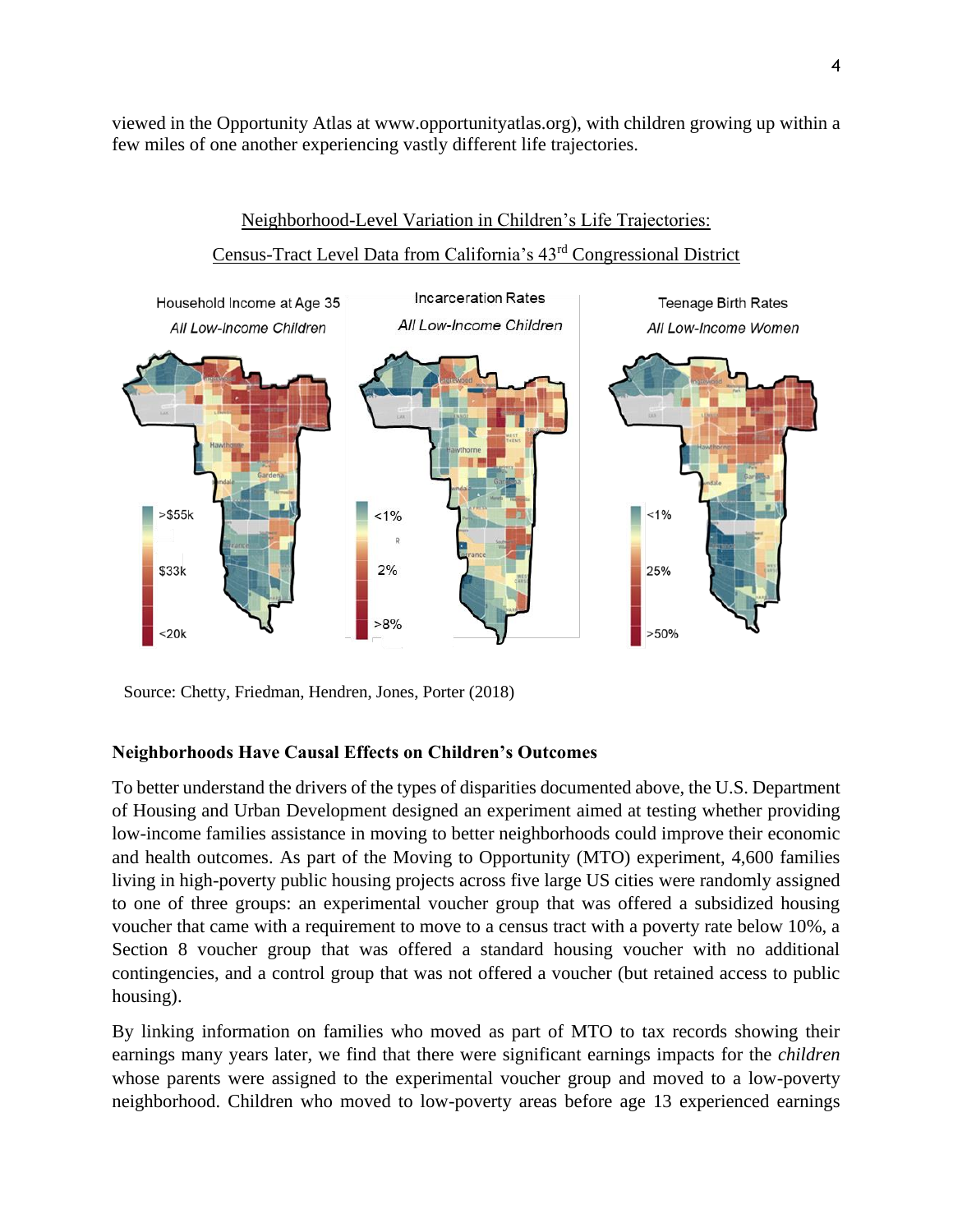increases of 31%, on average. These gains were consistent across all five experimental sites, and for white, Black, and Hispanic children, as well as for boys and girls.<sup>1</sup>

The fact that neighborhoods have such substantial causal effects on children's outcomes indicates a tremendous capacity to increase upward mobility by providing low-income children with access to housing in high-opportunity neighborhoods. Our estimates imply that moving a child out of public housing to a low-poverty area when young (at age 8 on average) using a subsidized voucher like the MTO experimental voucher would increase the child's total lifetime earnings by about \$302,000. This is equivalent to a gain of \$99,000 per child moved in present value at age 8, discounting future earnings at a 3% interest rate.<sup>2</sup>

In addition to these economic impacts, we also find that moving to a lower-poverty neighborhood significantly improves college attendance rates among children who were young (below age 13) when their families moved. These children also tend to live in better neighborhoods themselves as adults and are less likely to become single parents.<sup>3</sup> They also have significantly better health outcomes as adults, with lower rates of hospitalization and health care needs.<sup>4</sup> In addition, researchers have documented a range of positive health impacts for the *adults* who moved as part of MTO. Adults who moved to lower-poverty neighborhoods were less likely to suffer from extreme obesity, diabetes, and physical limitations (such as difficulty climbing stairs or carrying groceries),<sup>5</sup> and experienced lower levels of psychological distress and depression.<sup>6</sup>

Numerous studies have now replicated the findings of the Moving to Opportunity experimental study using other quasi-experimental methods, data from other countries, and other types of policy changes. The neighborhoods that exhibit the highest rates of upward mobility exhibit a shared set of characteristics: they have lower poverty rates, strong schools, larger rates of two-parent households, and higher levels of social capital. In short, there is a clear consensus in the social sciences that neighborhoods are a key factor that shapes life outcomes.<sup>7</sup>

### **Neighborhoods Also Shape Racial Disparities**

In addition to differences in upward mobility across places, we also observe stark disparities between different racial and ethnic groups in the United States. The figure below plots the expected income rank in adulthood for Black and white boys with parents from each income percentile, from 1 to 100. There are large gaps in upward mobility across the income distribution. (By contrast, we find that Black and white women born in families with similar earnings levels experience comparable levels of upward mobility.) These disparities exist in virtually all regions and neighborhoods, with Black boys experiencing lower rates of upward mobility than white boys in 99 percent of census tracts in the United States.<sup>8</sup>

<sup>&</sup>lt;sup>1</sup> Chetty, Hendren, Katz  $(2015)$ 

<sup>2</sup> Chetty, Hendren, Katz (2015)

<sup>3</sup> Chetty, Hendren, Katz (2015)

<sup>4</sup> Pollack et al. (2019)

 $<sup>5</sup>$  Ludwig et al. (2011)</sup>

<sup>6</sup> Sanbonmatsu et al. (2012)

<sup>7</sup> Chyn and Katz (2021); Chetty and Hendren (2017); Deutscher (2020)

<sup>8</sup> Chetty, Hendren, Jones, Porter (2020)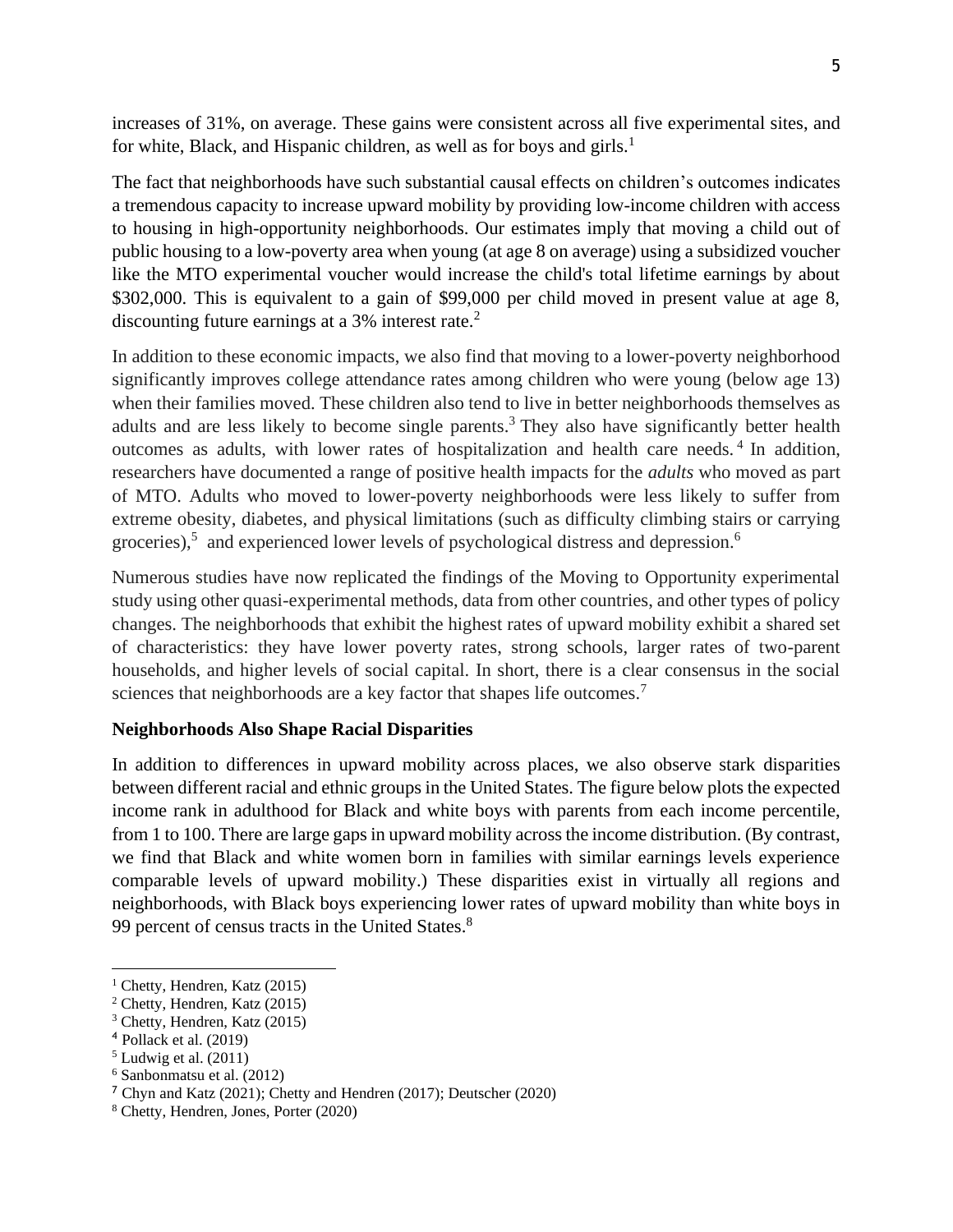

Source: Chetty, Hendren, Jones, Porter (2020)

Neighborhoods again play an important role in shaping such racial disparities. Black men who move to areas associated with better outcomes for Black men – such as those with low poverty rates, low racial bias, and higher father presence – earlier in their childhood have higher incomes and lower rates of incarceration as adults. The challenge is that very few Black children currently grow up in environments that foster upward mobility. Fewer than five percent of Black children currently grow up in areas with a poverty rate below ten percent and more than half of Black fathers present. In contrast, 63 percent of white children grow up in areas with analogous conditions. Hence, improving access to high-opportunity neighborhoods is crucial to reducing racial disparities in the United States. The key question is how we give everyone access to such "opportunity-rich" neighborhoods – regardless of their parental income, their race, or their ethnicity.

### **Part 2: Access to Housing in Opportunity-Rich Areas is Severely Constrained**

The United States faces an affordable housing crisis. There is a not a single county in the country in which a minimum-wage earner can comfortably afford a two-bedroom rental.<sup>9</sup> Since the

<sup>9</sup> National Low Income Housing Coalition (2020)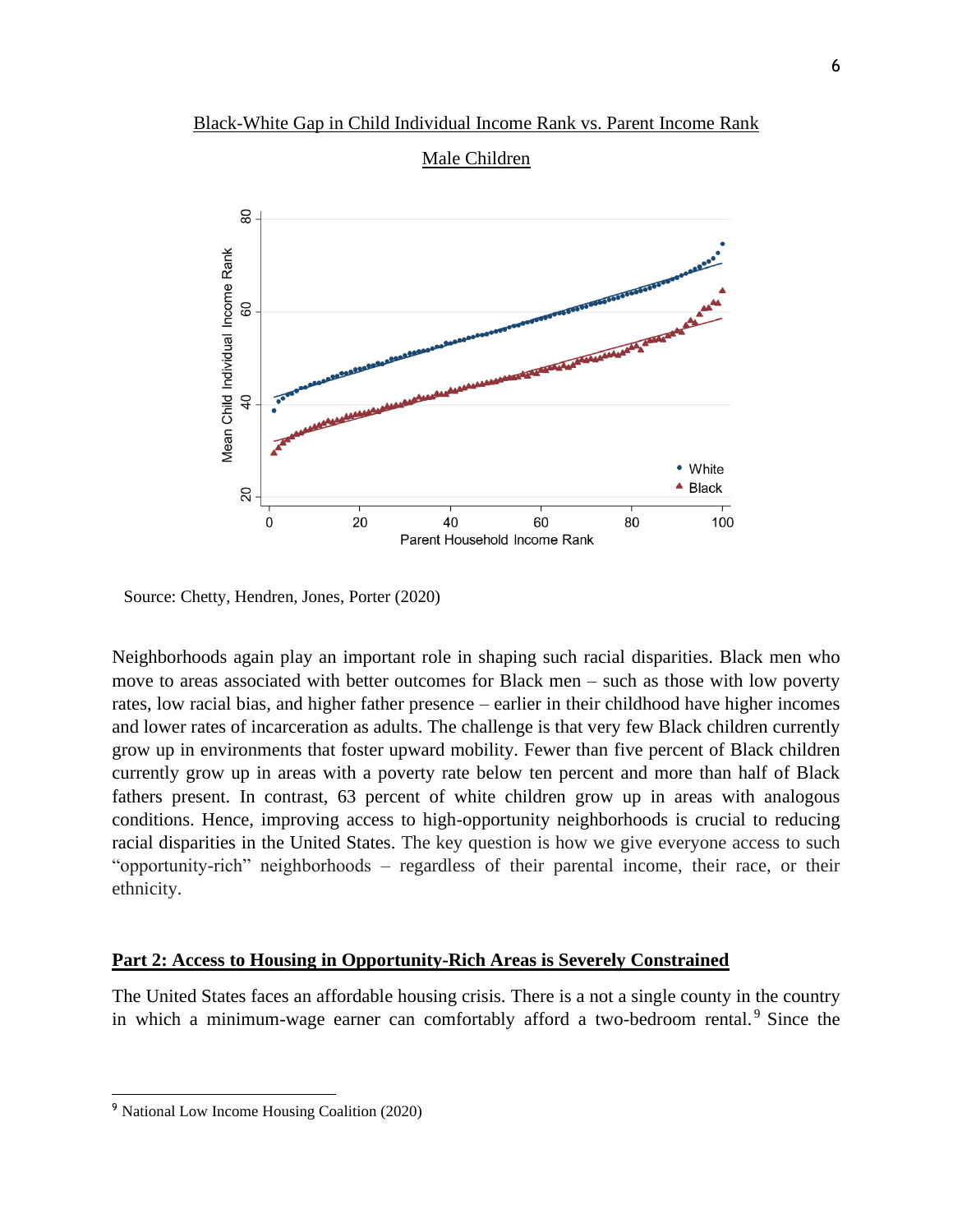collapse of the housing market in 2008, demand for housing has consistently outpaced supply, and the majority of poor renting families currently spend half their income or more on housing.<sup>10</sup>

This affordable housing crisis is especially concerning in light of the importance of neighborhoods for upward mobility. Low- and even middle-income families are effectively barred from accessing the opportunity-rich neighborhoods described above. The core challenge is that the neighborhoods that offer the best chances for upward mobility are often more expensive, effectively making highopportunity neighborhoods inaccessible to the very same families who would stand to benefit most from the resources that they offer.

Across all metro areas in the U.S., the average "price of opportunity" is \$0.19 – that is, "buying" a \$1,000 increase in future annual income for children costs an additional \$190 in annual rent for each year of their childhood. In many parts of the country, high-opportunity neighborhoods are even more expensive. To take one example, in Washington, DC the average low-income family would need to pay an additional \$375 in rent annually to afford an expected annual earnings increase of \$1,000 for their child. 11



Relationship Between Land Regulation and the Price of Opportunity

Source: Chetty, Friedman, Hendren, Jones, Porter (2018)

What kinds of places have a steeper price of opportunity? One key predictor is the extent of landuse regulations. As shown in the figure below, there is a strong positive relationship between the level of land use regulations in a given metro area and the "price of opportunity" in that area. In

<sup>&</sup>lt;sup>10</sup> Einstein, Katherine Levin, David M. Glick, and Maxwell Palmer (2019)

<sup>11</sup> Chetty, Friedman, Hendren, Jones, Porter (2018)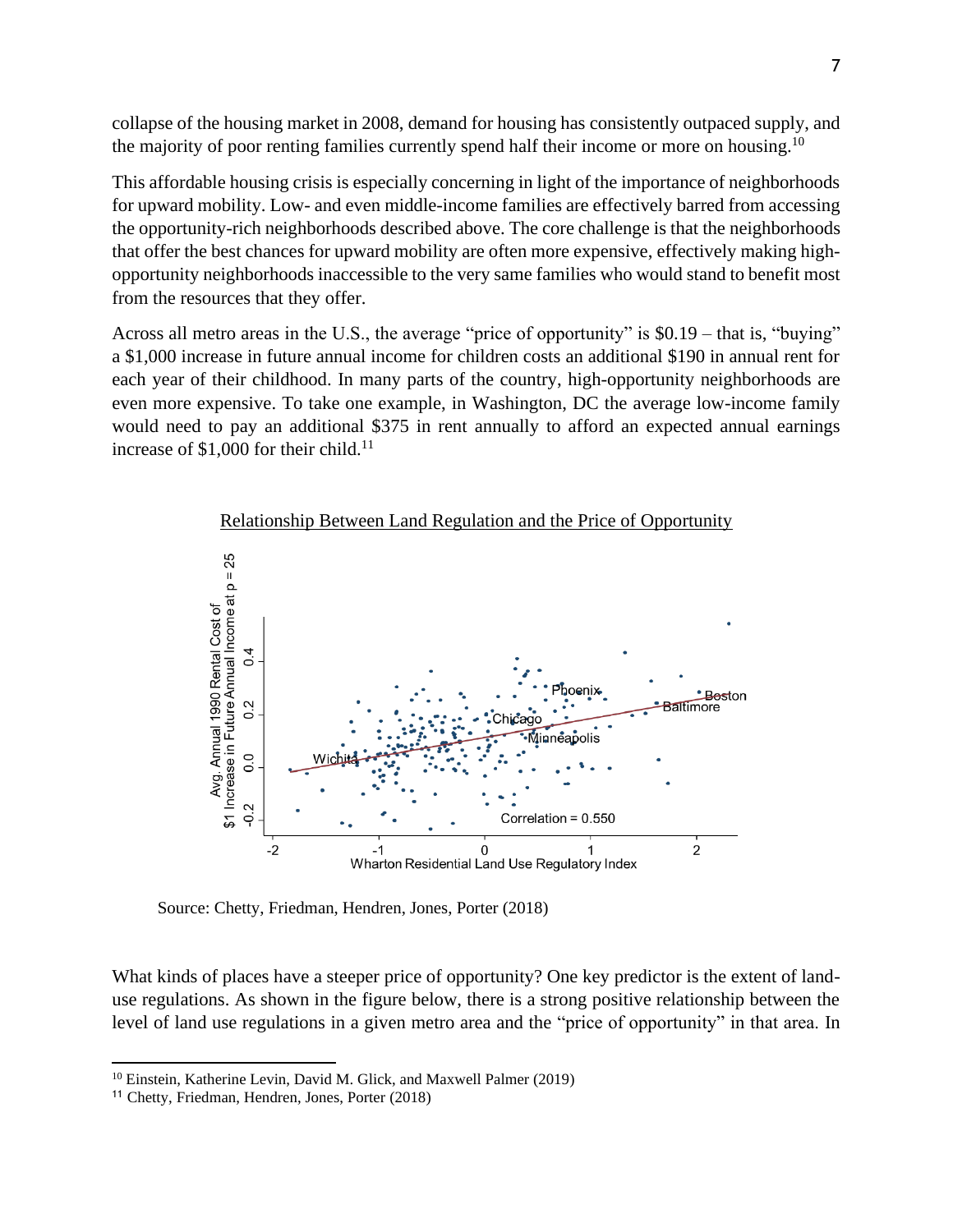lightly regulated cities, such as Wichita, KS, the price of predicted outcomes is just \$0.05 in annual rent for a \$1 increase in future annual income; in highly regulated cities, such as Boston, MA, or Baltimore, MD, the price is five times higher, at approximately  $$0.26$ <sup>12</sup> This finding suggests that local restrictions in *housing supply* are a key barrier that may hamper access to opportunity and thereby inhibit upward income mobility.

Federal aid can play a major role in addressing these challenges and making opportunity more accessible to all. Indeed, many programs already exist that have precisely this aim. But these programs are vastly under-funded. At present, only one in four families who are eligible for federal housing assistance actually receive that aid. Meanwhile, 16 million low-income families – including 5.3 million families with children – are left without any federal assistance.  $^{13}$ 

Bolstering affordable housing supply and affordability – through the voucher program, public housing, the Housing Tax Credit, and other policy models – can increase access to housing in highopportunity areas and thereby increase upward mobility. In addition to providing assistance for lower-income families in renting existing housing, it is also important to provide support for expanding the total supply of housing in order to relieve pressure on prices.

# **Part 3: Providing Supports Beyond Funding Can Amplify Program Impacts**

Greater funding for affordable housing – particularly housing that provides access to opportunityrich neighborhoods – is an important first step for improving long-term outcomes. But lack of funding for government programs is not the sole barrier preventing low-income families from accessing higher opportunity neighborhoods. Even among families who do receive housing vouchers, the majority currently live in lower-opportunity neighborhoods.

In a recent pilot study called Creating Moves to Opportunity (CMTO), we investigated why this is the case. In the CMTO study, the Seattle and King County Housing Authorities provided a randomly selected group of voucher recipients with a range of services aimed at reducing the barriers that might be preventing them from moving to high-upward-mobility neighborhoods. These services included search assistance, landlord engagement, and short-term financial assistance. The impacts were substantial: the CMTO support services increased the number of families who moved to high-opportunity neighborhoods dramatically, as shown in the figure below.

<sup>12</sup> Chetty, Friedman, Hendren, Jones, Porter (2018)

<sup>13</sup> Center on Budget and Policy Priorities (2021)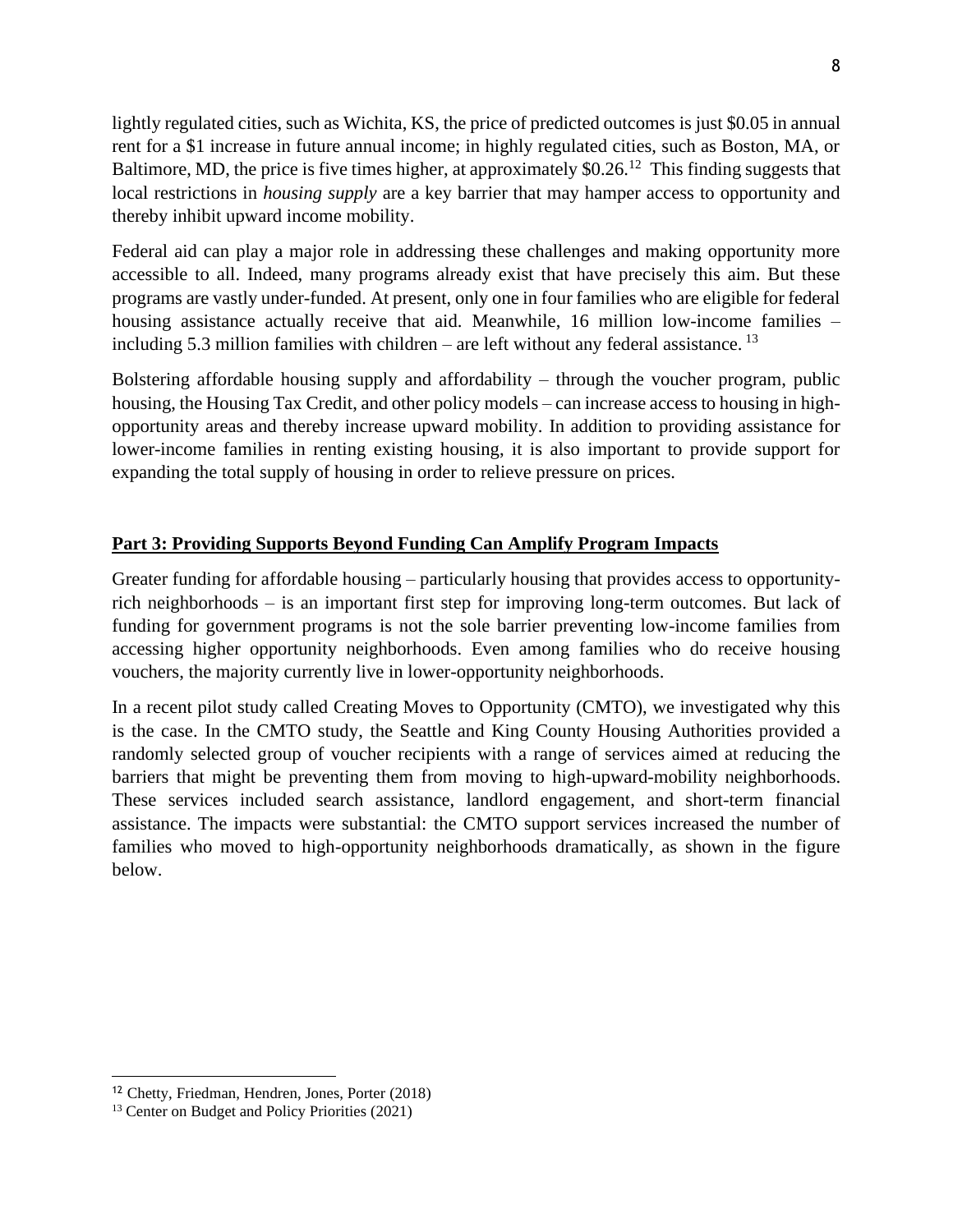### Fraction of Families Who Leased Units in High Opportunity Areas



Source: Bergman, Chetty, DeLuca, Hendren, Katz, Palmer (2019)

Based on the data from the Opportunity Atlas, we estimate that children who move to highopportunity neighborhoods at birth as part of the CMTO program will go on to earn approximately \$214,000 more over their lifetimes than those who were in the control group and did not move to high-opportunity areas despite receiving the same voucher assistance.

We find similarly large effects across key subgroups including racial minorities, immigrant families, and the lowest-income households in our sample, indicating that similar interventions have the potential to help reduce segregation and close mobility gaps along lines of race and income.

To understand the barriers that families face in finding housing and the mechanisms through which CMTO addressed them, we conducted interviews with many of the participants. Families identified five key mechanisms through which the CMTO program helped them move to opportunity: providing emotional support, increasing motivation to move to a high-opportunity neighborhood, streamlining the search process by helping to prepare rental applications and "rental resumes," providing direct brokerage services and representation with landlords, and providing crucial and timely assistance for auxiliary payments that could prevent a lease from being signed.

This evidence suggests that the CMTO program's ability to respond to each family's specific needs and circumstances was critical to the program's impact. Service utilization was highly heterogeneous across families, with some families relying heavily on search assistance, while others used more financial assistance or took advantage of direct landlord referrals. One participant described the custom support she received from a CMTO Housing Navigator as follows:

*"It was this whole flood of relief. It was this whole flood of, "I don't know how I'm going to do this" and "I don't know what I'm going to do" and "This isn't working," and yeah…I think it was just the supportive nature of having lots of conversations with [my Housing Navigator]." –Jackie*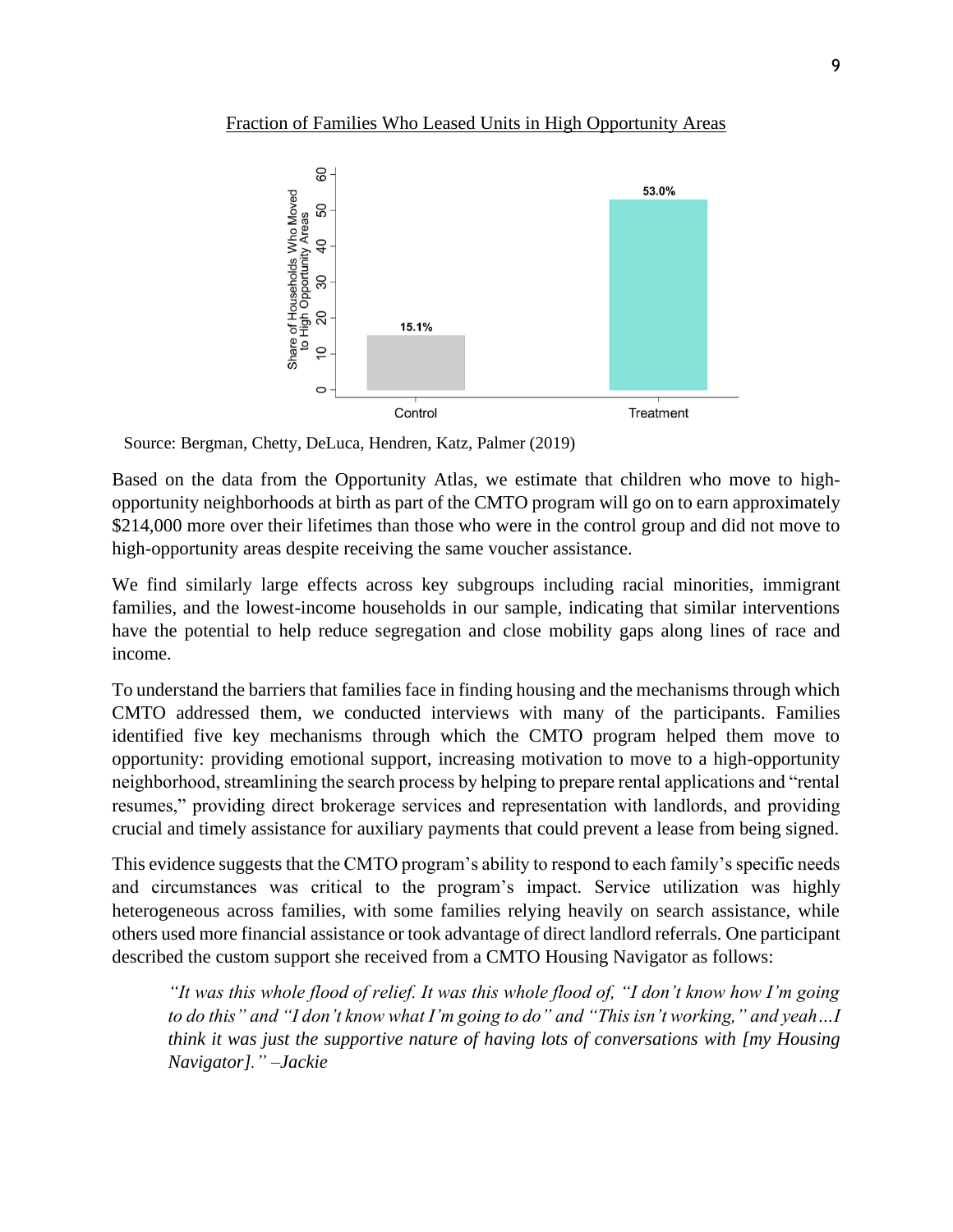The bottom line from this analysis is that customized search assistance and support represents an important, high-return component of affordable housing policy, above and beyond resources for housing itself. We therefore recommend expanding housing mobility programs that are aimed at helping low-income families with children use Housing Choice Vouchers include resources to support families' search processes and access to high-opportunity neighborhoods. Such support services have a very modest incremental cost but greatly amplify the program's impacts. More broadly, it is critical to make sure to invest in end-line delivery and support for any policy, above and beyond allocating funding for the program itself, in order to maximize impact.

## **Conclusion: Affordable Housing as a Pathway to Opportunity**

Stable housing in high-opportunity neighborhoods can provide a critical foundation for a variety of outcomes such as future earnings, health, and education. Failing to meet our children's basic housing needs serves to worsen already-stark racial and economic disparities and bar generations from growing up and joining the middle class.

Today, we have an unprecedented opportunity to expand access to neighborhoods that research shows are foundational to children's and families' long-term success. Well-designed expansions of the Housing Choice Voucher program, public housing investments, the Housing Tax Credit, and place-based investments could significantly increase housing supply and access to opportunity. Such investments can give all children an opportunity to grow-up in communities that will support their long-term success.

More broadly, to achieve long-term mobility for all children in the United States, we must reduce historic patterns of segregation that have limited access to opportunity-rich neighborhoods, particularly for Black and Hispanic Americans. Equally important, we must also increase opportunity in communities that do not presently see such outcomes. Expanding access to affordable housing can be valuable on both fronts. We must continue to deploy our resources towards increasing options for low- and middle-income families living in areas currently offering high levels of opportunity, and simultaneously to maintain and expand high-quality housing options and community development efforts in areas that currently offer lower levels of opportunity. These strategies will help ensure that all families have a true choice about where to live, reduce the present bifurcation between 'high' and 'low; opportunity areas across the country, and give all children – irrespective of their race, ethnicity, or family income – a chance of achieving the American Dream.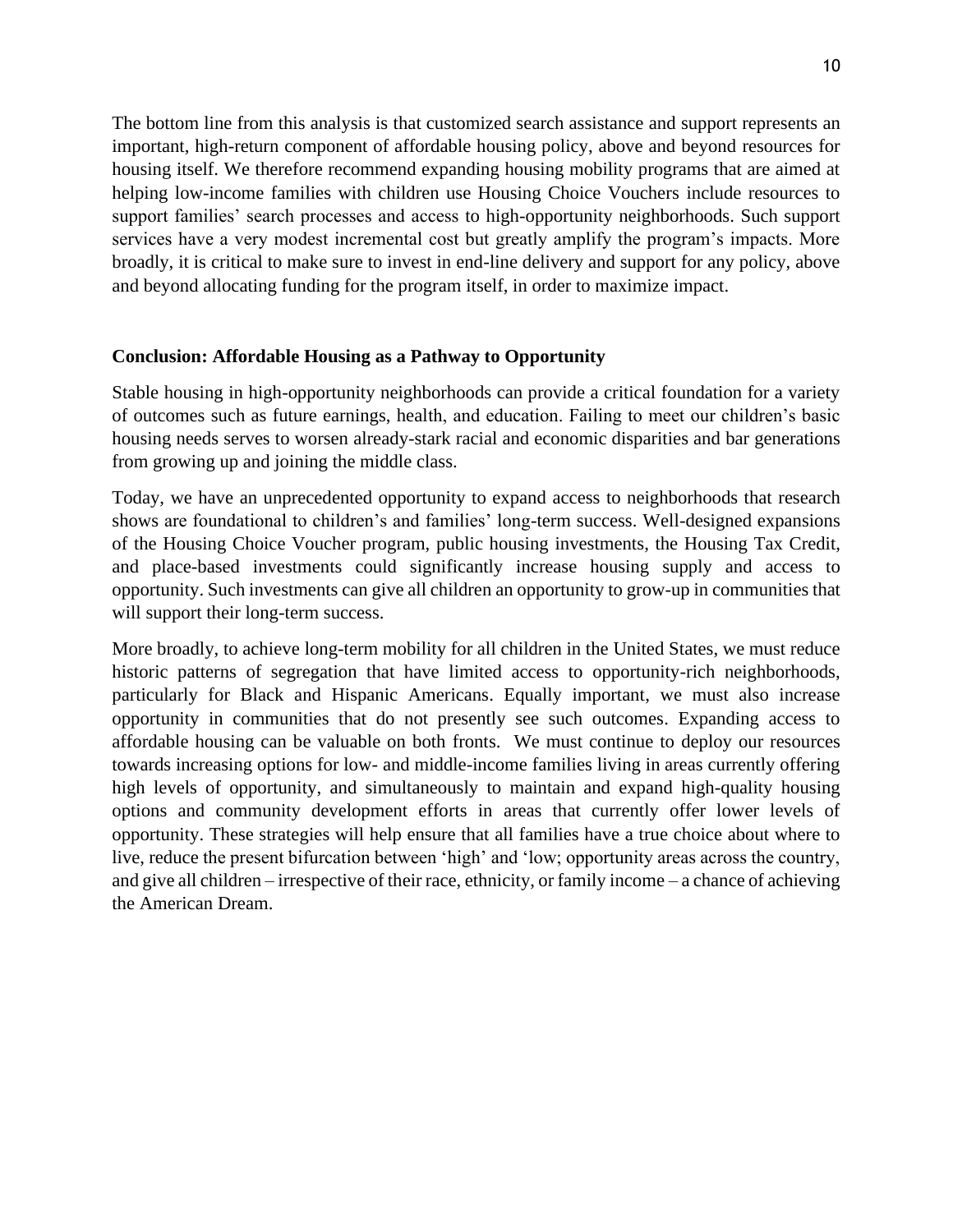### **Works Cited**

- Bergman, Peter, et al. Creating Moves to Opportunity: Experimental Evidence on Barriers to Neighborhood Choice. Working Paper, Working Paper Series 26164. National Bureau of Economic Research, August.
- Center on Budget and Priorities. 2021. 3 in 4 Low-Income Renters Needing Rental Assistance Do Not Receive It.
- Chetty, Raj, John N Friedman, Nathaniel Hendren, Maggie R Jones, and Sonya R Porter. 2018. The Opportunity Atlas: Mapping the Childhood Roots of Social Mobility. Working Paper, Working Paper Series 25147. National Bureau of Economic Research, October.
- Chetty, Raj, Nathaniel Hendren, Maggie R Jones, and Sonya R Porter. 2018. Race and Economic Opportunity in the United States: An Intergenerational Perspective. Quarterly Journal of Economics 135 (2): 711-783.
- Chetty, Raj, Nathaniel Hendren, and Lawrence F. Katz. 2016. "The Effects of Exposure to Better Neighborhoods on Children: New Evidence from the Moving to Opportunity Experiment." American Economic Review 106 (4): 855–902.
- Chetty, Raj and Nathaniel Hendren. 2017. The Impacts of Neighborhoods on Intergenerational Mobility I: Childhood Exposure Effects. Quarterly Journal of Economics 133 (3): 1107- 162.
- Chyn, Eric and Larry Katz. 2021. Neighborhoods Matter: Assessing the Evidence for Place Effects. Working Paper, Working Paper Series 28953. National Bureau of Economic Research, June.